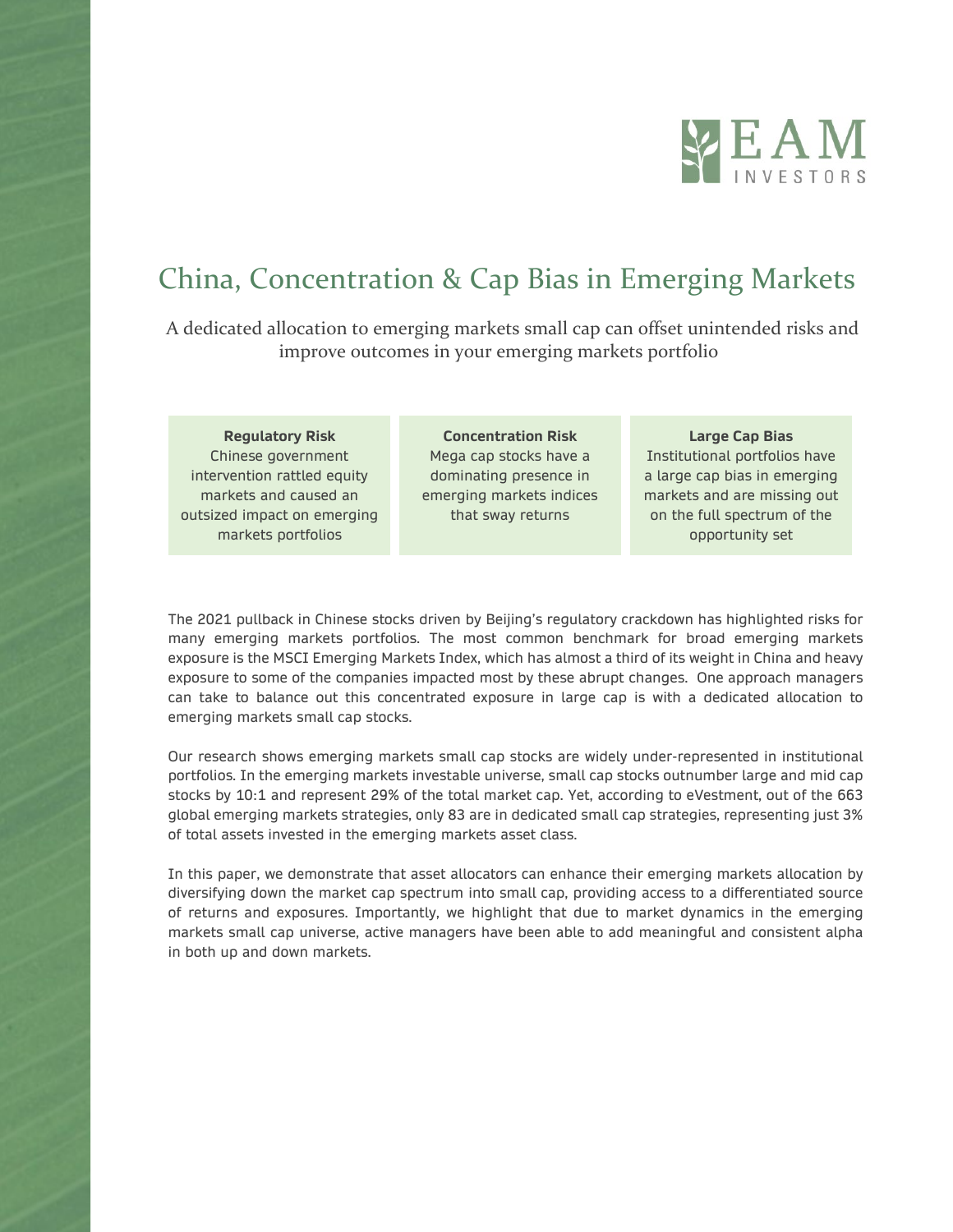

# China's government intervention emphasized the often overlooked single-country and China's government intervention emphasized the often overlooked single-country and concentration risks present in emerging markets concentration risks present in emerging markets

Globally, it is common for institutional investors to own a dedicated allocation to small cap stocks alongside existing large cap allocations. Combining the two asset classes can potentially achieve beneficial and differentiated returns and exposures when compared to a standalone large cap allocation. The same principles should hold true in emerging markets, where the need for diversification is magnified given the prominence of mega cap stocks and single-country concentration risks in emerging markets.

The MSCI Emerging Markets Index is the most common benchmark for institutional emerging markets managers. Among the benchmark's 1,400 securities, the top five holdings represent an overwhelming 20% of the weight as of December 2021. The influence of the benchmark's five largest names has increased substantially over the past decade, as their total weight has more than doubled.

Similarly, exposure to China has ballooned over the years. In the last decade, the weight of China grew from 17% to nearly 40% of the MSCI Emerging Markets Index at the beginning of 2021 - the highest level ever for any single country and greater than the weight of the bottom 24 countries combined!



Index concentration in China and mega-cap names has increased substantially over the past decade

The increasing concentration of this index warrants investor attention given the outsized exposure to a single country and just a handful of stocks. The top five mega cap names, Taiwan Semiconductor, Alibaba, Tencent, Samsung and Meituan, helped propel the MSCI Emerging Markets Index to outperform its small cap counterpart in 2019 and 2020, accounting for 34% and 65% of the index's gains, respectively. However, in 2021, four of these five stocks have lost steam and have been a significant drag on the index. A big reason for the selloff of these mega cap names was the Chinese government's crackdown on technology and forprofit education stocks in mid-2021, where Beijing showed little regard for shareholders.

MSCI Emerging Markets Index Top 5 Names

|                         | Weight | 2021 Return |
|-------------------------|--------|-------------|
| Taiwan Semiconductor    | 7.0%   | 12.1%       |
| <b>Tencent Holdings</b> | 4.3%   | $-19.2%$    |
| Samsung Electronics     | 4.0%   | $-9.1%$     |
| Alibaba Group Holding   | 3.0%   | $-42.7%$    |
| Meituan                 | 1.5%   | $-23.9%$    |
| Total % in the Top 5    | 19.7%  |             |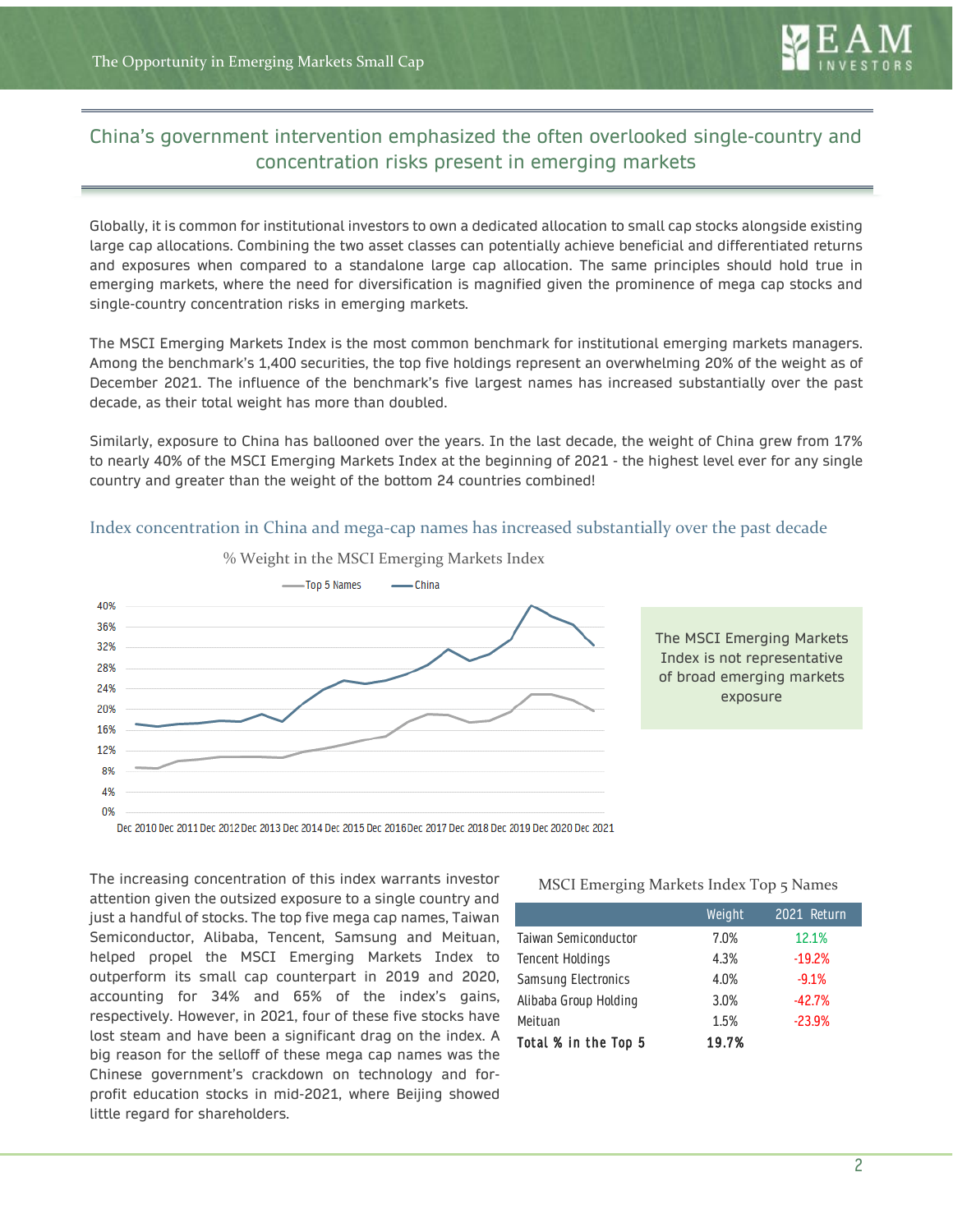

## Chinese mega cap stocks were a significant detractor in emerging markets in 2021

Single-country risk within the MSCI Emerging Markets Index also became more visible this year. The pullback in China rattled investors and exposed the authority the Chinese government has on public equity markets. Beijing's regulatory crackdown has had far reaching implications for Chinese companies, but particularly for large technology companies. So far this year, Chinese stocks in the MSCI Emerging Markets Index were down 21.6%, while all other countries in the index were collectively up 10%.

Small cap, on the other hand continued to perform well in 2021. Risk appetites and diversification among holdings have propelled the MSCI Emerging Markets Small Cap Index to gain 18.8% in the year. Nearly 40% of the massive performance difference between the small and large cap indices can be attributed to China.



Underperformance of Chinese stocks has nullified emerging markets gains in 2021

Performance for Calendar Year 2021

EAM Emerging Markets Small Cap strategy returns are presented on a gross basis. Please see important performance disclosures at the end of this document.

These events in China have uncovered the single-country and concentration risks present in emerging markets. Despite little clarity on future Chinese government intervention, it is evident that Beijing's authority is unlimited and therefore diversification seems prudent. An allocation to emerging markets small cap stocks can help dilute these concentration and country risks that are present in many emerging markets portfolios.

|               | <b>MSCI</b><br><b>Emerging Markets</b><br>Index | <b>MSCI</b><br><b>Emerging Markets</b><br><b>Small Cap Index</b> | Relative           |
|---------------|-------------------------------------------------|------------------------------------------------------------------|--------------------|
| China         | 32.4                                            | 8.8                                                              | $-23.6$            |
| Russia        | 3.6                                             | 1.0                                                              | $-2.6$             |
| Saudi Arabia  | 3.3                                             | 2.3                                                              | $-1.1$             |
| Mexico        | 2.0                                             | 1.7                                                              | $-0.3$             |
| Indonesia     | 1.4                                             | 1.9                                                              | 0.4                |
| South Africa  | 3.2                                             | 3.7                                                              | 0.5                |
| Malaysia      | 1.4                                             | 2.8                                                              | $\blacksquare$ 1.5 |
| <b>Brazil</b> | 4.0                                             | 5.7                                                              | 1.7                |
| Thailand      | 1.7                                             | 3.7                                                              | 2.0<br>ш           |
| Korea         | 12.8                                            | 16.3                                                             | 3.4                |
| Taiwan        | 16.1                                            | 22.4                                                             | 6.4                |
| India         | 12.5                                            | 21.8                                                             | 9.3                |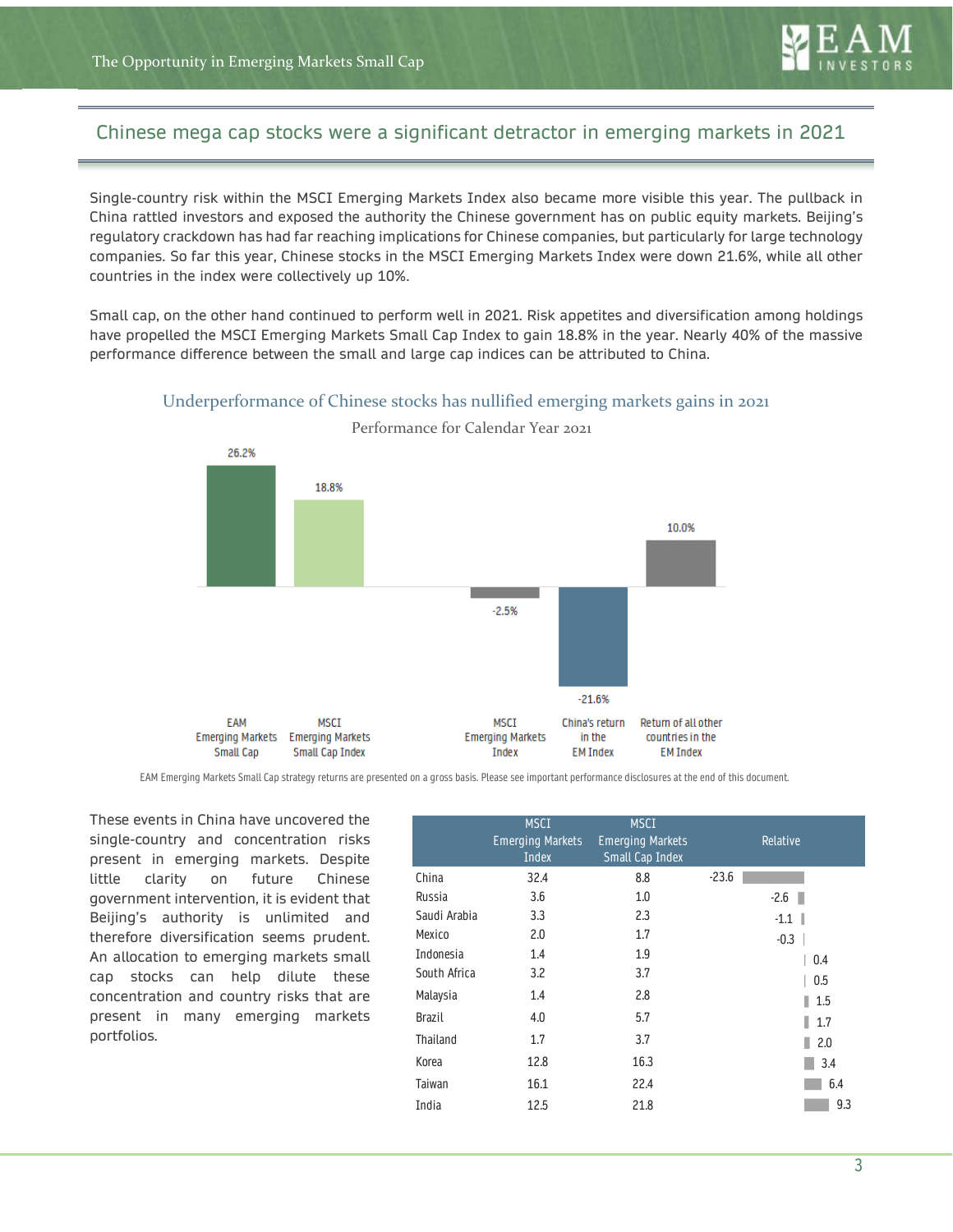

# Emerging markets small cap is fertile ground for active management Emerging markets small cap is fertile ground for active management

Looking at the full investable universe of emerging markets securities, small cap offers a vast opportunity set where the potential for overlooked and mispriced stocks is far greater than in large cap. As such, active managers have been able to capitalize on these opportunities to add consistent and meaningful alpha. The asset class, therefore, should be evaluated in consideration of the significant contributions from active managers.

We estimate the investable universe of emerging markets small cap equities to include approximately 10,000 public companies with market capitalizations between \$100 million and \$4 billion – that's 87% of emerging markets stocks, ten times the number of large and mid cap combined. On a market cap basis, in aggregate small cap stocks represent 29% of the emerging markets asset class.



#### Most emerging markets stocks are small cap

#### More than half of all emerging markets small cap companies have no analyst coverage



Information inefficiencies due to lack of analyst coverage amplify opportunity for managers to exploit mispricing. With 10,000 stocks in the investable universe, research coverage is considerably light. On average, emerging markets small cap stocks are covered by 2 analysts relative to large cap at 20 analysts. In fact, more than half of all emerging markets small cap companies have no sell-side analyst coverage at all.

Additionally, the asset class has a consistently higher degree of cross-sectional volatility compared to other equity asset classes, which is to say, these stocks tend to act very differently from one another. Small companies typically address specific markets and sell a narrow set of products and services. Their success or failure is more often driven by company-specific factors, and the result is a wide range of outcomes. The higher level of cross-sectional volatility in small cap highlights a rich environment for active managers to identify companies that are positioned to outperform.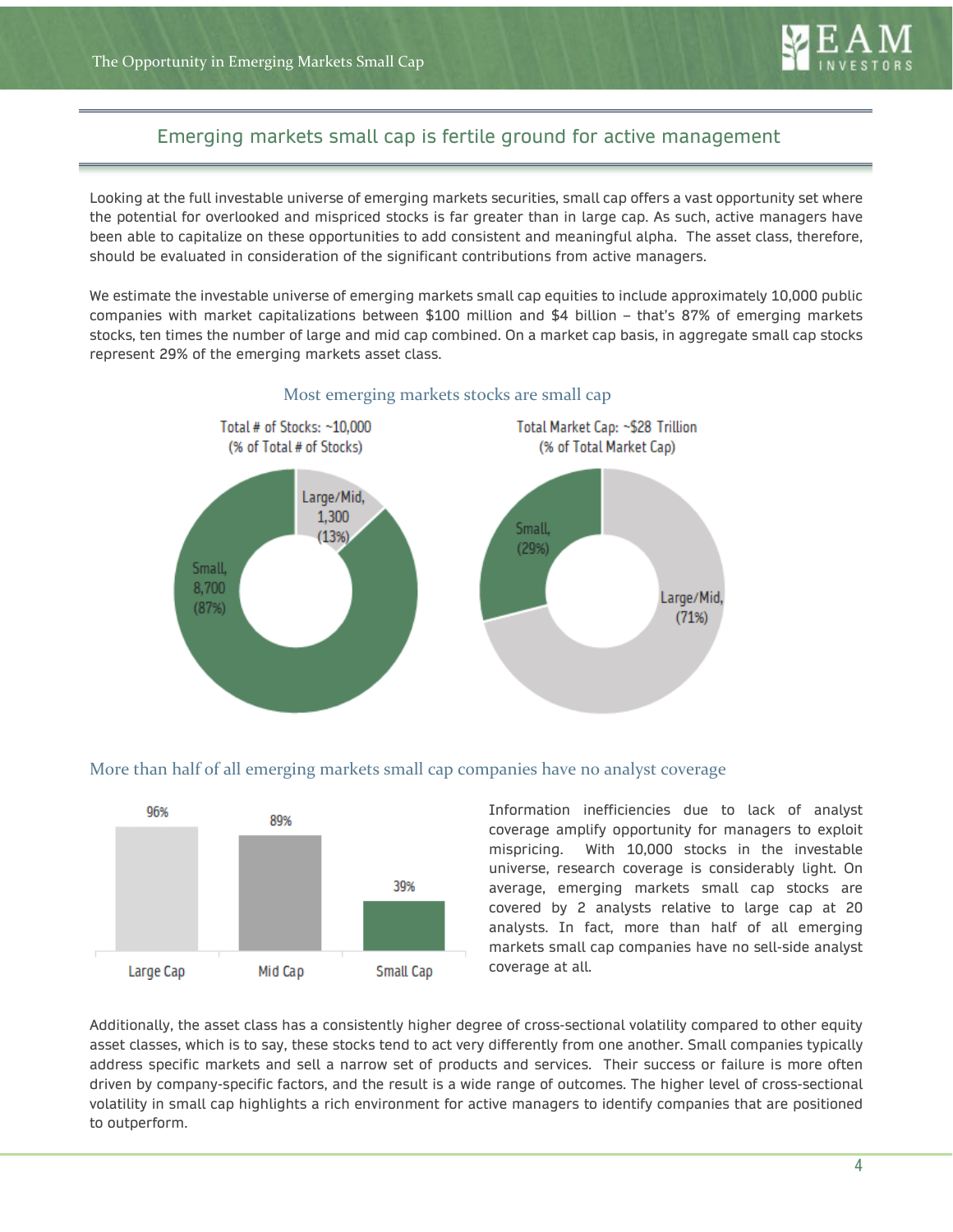

#### Higher cross-sectional volatility highlights the active management opportunity



# Skilled, active managers have been able to exploit these types of situations to generate consistent excess returns beyond what might be expected in a large cap strategy

Indeed, skilled, active managers have been able to exploit these types of situations to generate consistent excess returns beyond what might be expected in a large cap strategy. Hence, a dedicated, actively managed emerging markets small cap strategy can help capture the full potential of the asset class, whereas an all cap approach risks significantly diluting this possible alpha and an indexed approach potentially misses it altogether. eVestment manager performance confirms that emerging markets small cap managers have been able to add significantly more alpha than their large cap or developed market peers over longer-term time periods.



#### Emerging markets small cap managers have had higher excess returns than their large cap and developed market peers over longer time periods

Source: eVestment median manager excess returns are for reach respective universe and associated benchmark as of December 31, 2021.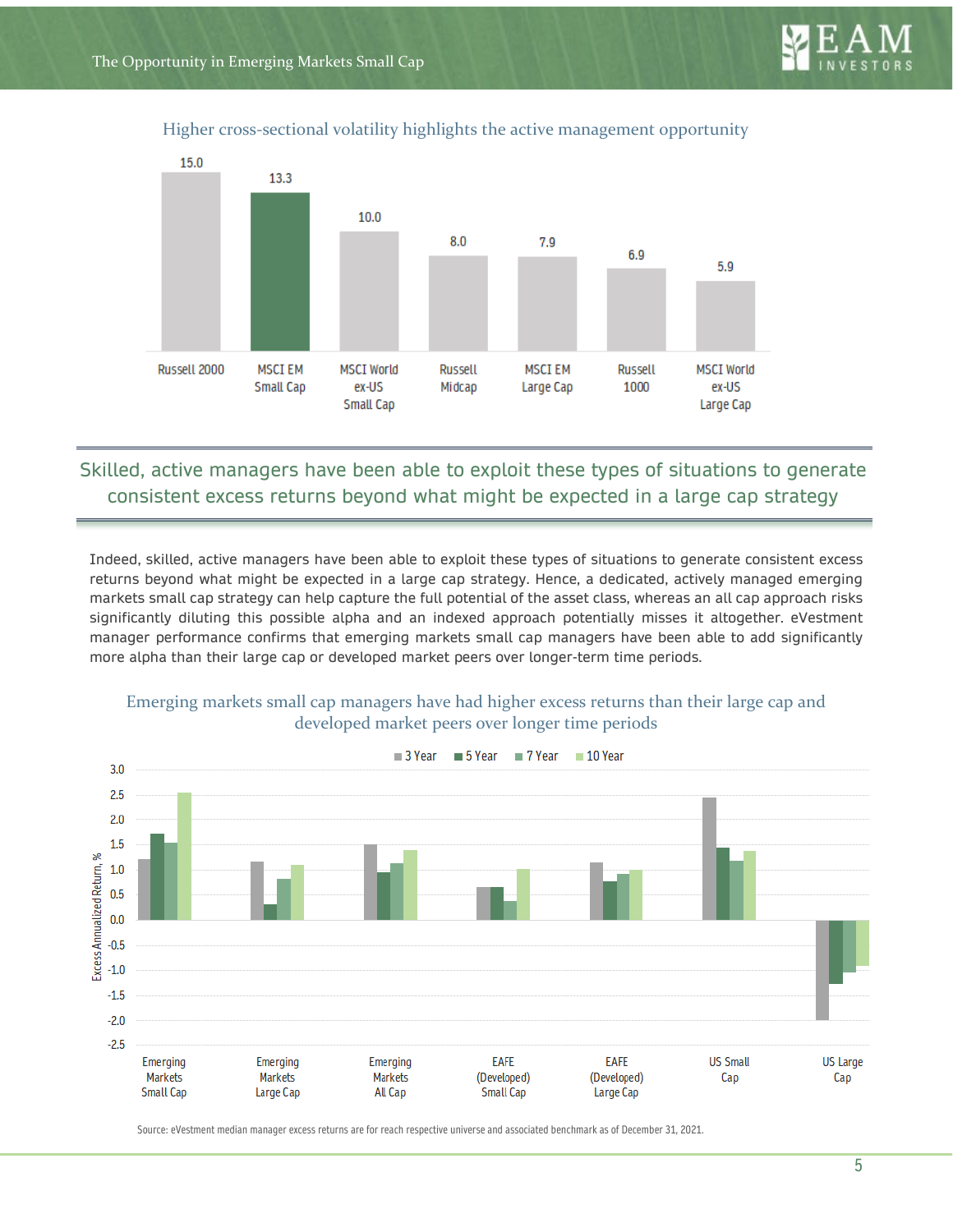

## Active managers have consistently added value in emerging markets small cap

Looking at rolling 3- and 5-year periods of median active manager excess returns shows the consistency of this outperformance. Over the last decade, the median active manager has added +256 basis points of excess return on average over 3-year periods, and +242 basis points annualized on average over rolling 5-year periods.



## Median Active Manager Excess Return: Rolling 3 Year Periods



Median Active Manager Excess Return: Rolling 5 Year Periods

Source: MSCI, eVestemnt. eVestment median manager excess returns for quarterly rolling periods, calculated using the Emerging Markets Small Cap universe and relative to the MSCI EM Small Cap Index. Please see important disclosures at the end of this document.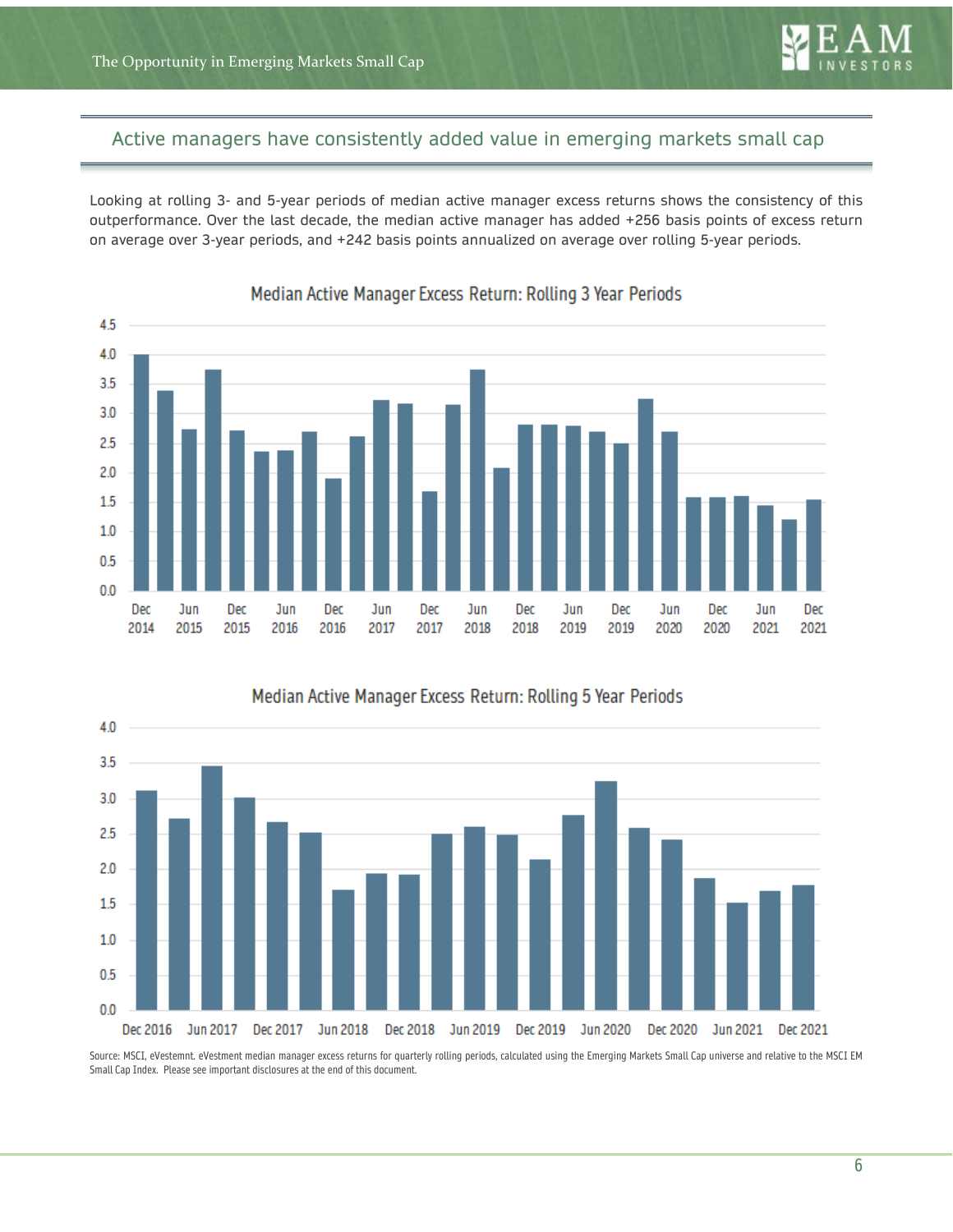

## Compelling Risk-Reward Opportunity

From a total return perspective, the MSCI Emerging Markets Small Cap Index has only slightly edged large cap for the trailing 10-year period, but the median emerging markets small cap manager has added significant value above both benchmarks. The chart below demonstrates that this success has materialized into a meaningful impact on investor dollars.





This begs the question, why have asset allocators been chronically under-invested in an area where active managers have found so much success? The perceived high risk associated with emerging markets small cap companies might be one reason. It is true that volatility may be marginally higher for small cap relative to large cap, however, it is not to the degree that some may think. Additionally, higher Sharpe ratios for emerging markets small cap indicate this risk is well-compensated.

|                                |          | 3 Year<br>1 Year    |                   | 5 Year |                     | 7 Year          |        | Since Inception     |                 |        |                  |                 |        |                     |                 |
|--------------------------------|----------|---------------------|-------------------|--------|---------------------|-----------------|--------|---------------------|-----------------|--------|------------------|-----------------|--------|---------------------|-----------------|
|                                | Return   | Std. Dev.<br>$(\%)$ | Sharpe  <br>Ratio | Return | Std. Dev.<br>$(\%)$ | Sharpe<br>Ratio | Return | Std. Dev.<br>$(\%)$ | Sharpe<br>Ratio | Return | Std. Dev.<br>(%) | Sharpe<br>Ratio | Return | Std. Dev.<br>$(\%)$ | Sharpe<br>Ratio |
| EAM EM Small Cap 26.19%        |          | 12.61               | 2.07              | 24.93% | 20.80               | 1.15            | 15.01% | 19.06               | 0.73            | 9.13%  | 17.80            | 0.47            | 11.68% | 17.02               | 0.65            |
| MSCI EM Small Cap Index 18.75% |          | 10.08               | 1.86              | 16.46% | 22.20               | 0.70            | 11.47% | 19.20               | 0.54            | 7.32%  | 18.52            | 0.35            | 5.93%  | 16.96               | 0.31            |
| MSCI EM Index                  | $-2.54%$ | 11.08               | $-0.23$           | 10.94% | 18.59               | 0.54            | 9.87%  | 16.63               | 0.53            | 6.11%  | 16.93            | 0.31            | 4.22%  | 16.07               | 0.22            |

#### Higher Sharpe ratios for small cap indicate higher risk is well-compensated

EAM EM Small Cap risk and returns are for the composite, gross of fees. Please see important disclosures at the end of this document.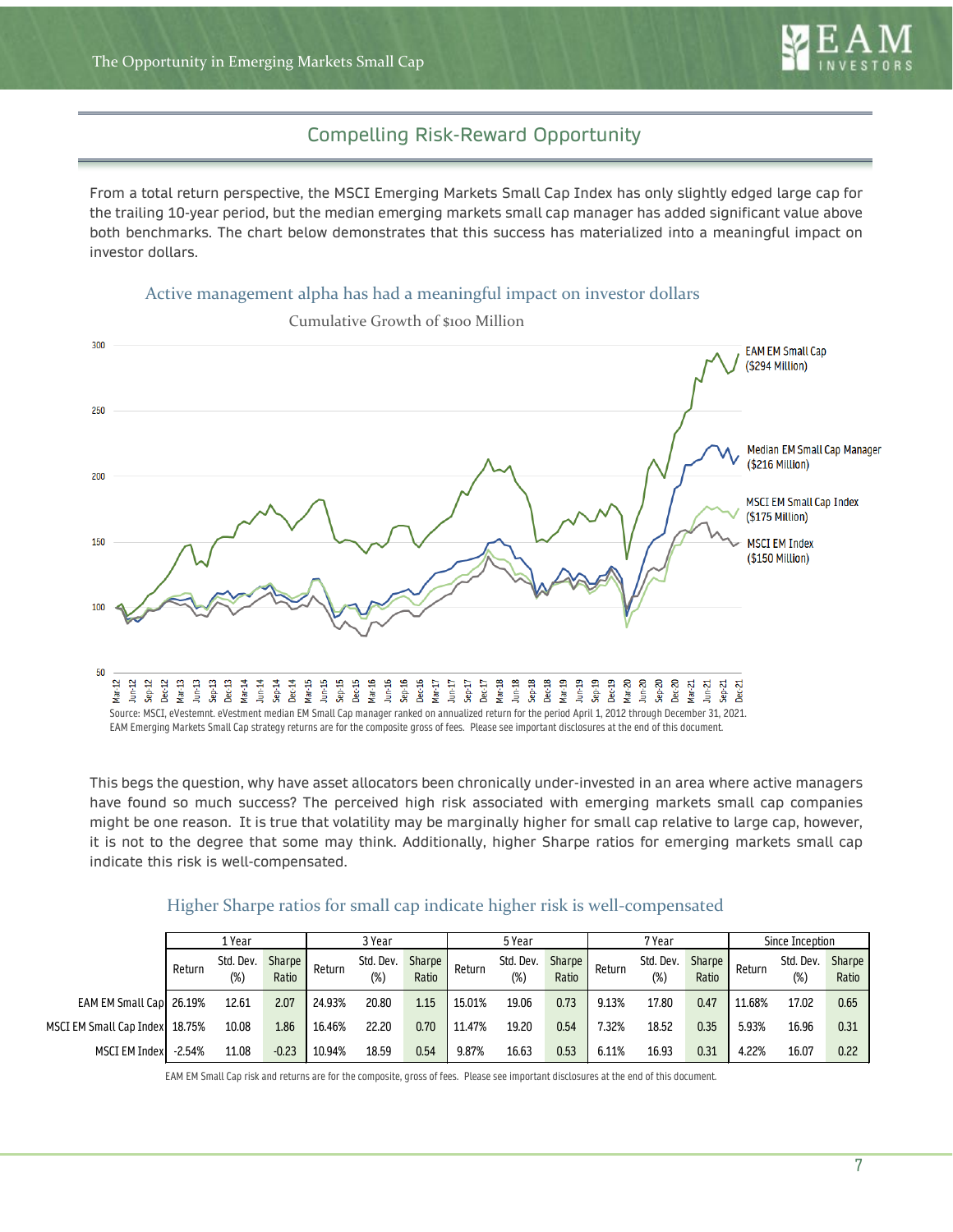

## Risk is not as high as may be perceived

In fact, since inception of our strategy in 2012, active managers, including EAM, have outperformed demonstrating better returns, with similar volatility to large cap. Further, over this period, adding a 20% EAM Emerging Markets Small Cap allocation to a portfolio indexed to the MSCI Emerging Markets Index would have yielded an additional 189 basis points annually, with incrementally lower risk.



Risk-Return Profile of Emerging Markets

Source: MSCI, FTSE Russell, eVestemnt. eVestment median EM Small Cap manager ranked on annualized return for the period April 1, 2012 through December 31, 2021. Corresponding standard deviation is annualized for the same period. EAM Emerging Markets Small Cap strategy returns are for the composite gross of fees. Please see important disclosures at the end of this document.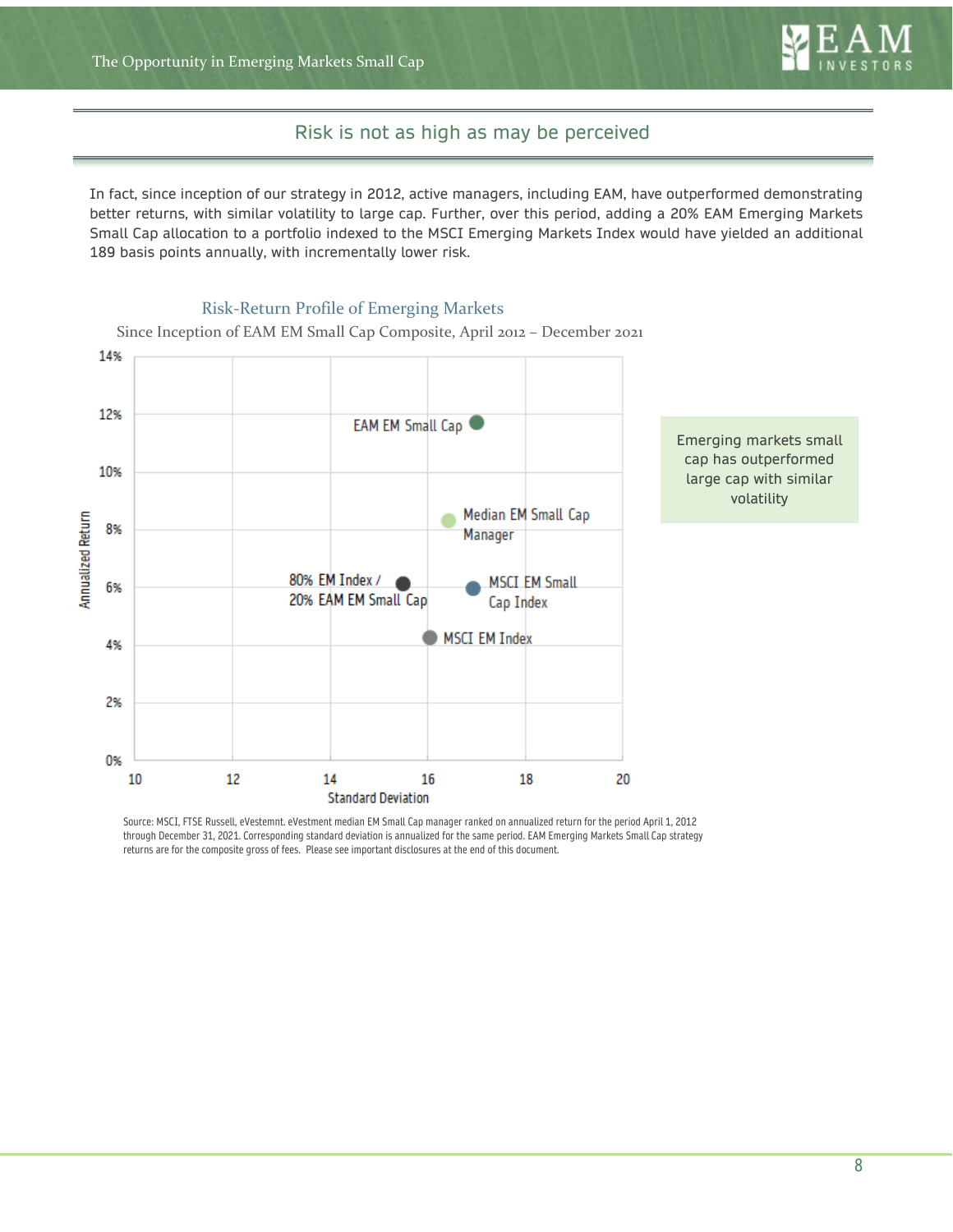

## Active managers can provide downside protection Active managers can provide downside protection

Of particular concern for investors are periods of market drawdowns, when 'risk assets' typically lag. The 2008 financial crisis marked the largest decline in index history, in which the MSCI EM Index fell -61.6% from Nov 2007 through Feb 2009, while the MSCI EM Small Cap Index retreated -65.2% for the same period. Since then, the EM Small Cap Index has experienced four bear markets, which are typically defined as periods when the index falls by more than 20%. In each of them, small cap fell by as much or more than the broad EM Index. However, in every case the median active manager provided cushion against small cap's underperformance, to the tune of over 300 basis points.

Equally as important, active managers have demonstrated the ability to add considerable value in the subsequent rally periods. In the most recent rally, however, in small cap equities globally including EM, active managers have struggled to find footing in the extreme market shifts of the pandemic recovery. If history is any guide, this is an anomaly, and active managers can be expected to add alpha as markets continue to normalize.

Since inception of our strategy in April 2012, the EAM Emerging Markets Small Cap strategy has demonstrated favorable market capture, outperforming in up-markets while also offering downside protection.

#### Active managers have added value in both up and down markets

| <b>Drawdown Periods</b> |                    |                      |                                   |                                       |                            |
|-------------------------|--------------------|----------------------|-----------------------------------|---------------------------------------|----------------------------|
|                         | Length<br>(months) | <b>MSCI EM Index</b> | <b>MSCI EM Small</b><br>Cap Index | <b>Median EM Small</b><br>Cap Manager | Small Cap<br>Manager Alpha |
| Nov'07 - Feb'09         | 16                 | $-61.6%$             | $-65.2%$                          | $-63.0%$                              | 2.28%                      |
| May'11 - Dec'11         |                    | $-22.5%$             | $-28.4%$                          | $-23.2%$                              | 5.17%                      |
| Jun'15 - Feb'16         | 9                  | $-24.8%$             | $-24.6%$                          | $-20.6%$                              | 3.99%                      |
| Feb'18 - Oct'18         | 9                  | $-22.2%$             | $-25.8%$                          | $-24.1%$                              | 1.71%                      |
| Jan'20 - Mar'20         | 3                  | $-23.6%$             | $-31.4%$                          | $-29.2%$                              | 2.15%                      |
| Average                 | 9                  | $-30.9%$             | $-35.1%$                          | $-32.0%$                              | 3.06%                      |

Drawdown/Recovery periods when the EM Small Cap Index was down >20%

| Subsequent Rally |                    |                      |                                   |                                       |                            |
|------------------|--------------------|----------------------|-----------------------------------|---------------------------------------|----------------------------|
|                  | Length<br>(months) | <b>MSCI EM Index</b> | <b>MSCI EM Small</b><br>Cap Index | <b>Median EM Small</b><br>Cap Manager | Small Cap<br>Manager Alpha |
| Mar'09 - Apr'11  | 26                 | 152.9%               | 206.4%                            | 221.5%                                | 15.17%                     |
| Jan'12 - May'15  | 41                 | 19.0%                | 41.5%                             | 55.3%                                 | 13.75%                     |
| Mar'16 - Jan'18  | 23                 | 77.1%                | 57.8%                             | 64.0%                                 | 6.19%                      |
| Nov'18 - Dec'19  | 13                 | 20.0%                | 15.7%                             | 19.4%                                 | 3.67%                      |
| Apr'20 - Dec'21  | 21                 | 50.9%                | 106.4%                            | 96.3%                                 | $-10.10%$                  |
| Average          | 25                 | 64.0%                | 85.6%                             | 913%                                  | 5.74%                      |



EAM Emerging Markets

EVestment median EM Small Cap manager ranked on cumulative return for each period cited. EAM EM Small Cap market capture is since inception April 2012 – December 2021, gross of fees, versus the MSCI EM Small Cap Index. Please see important disclosures at the end of this document.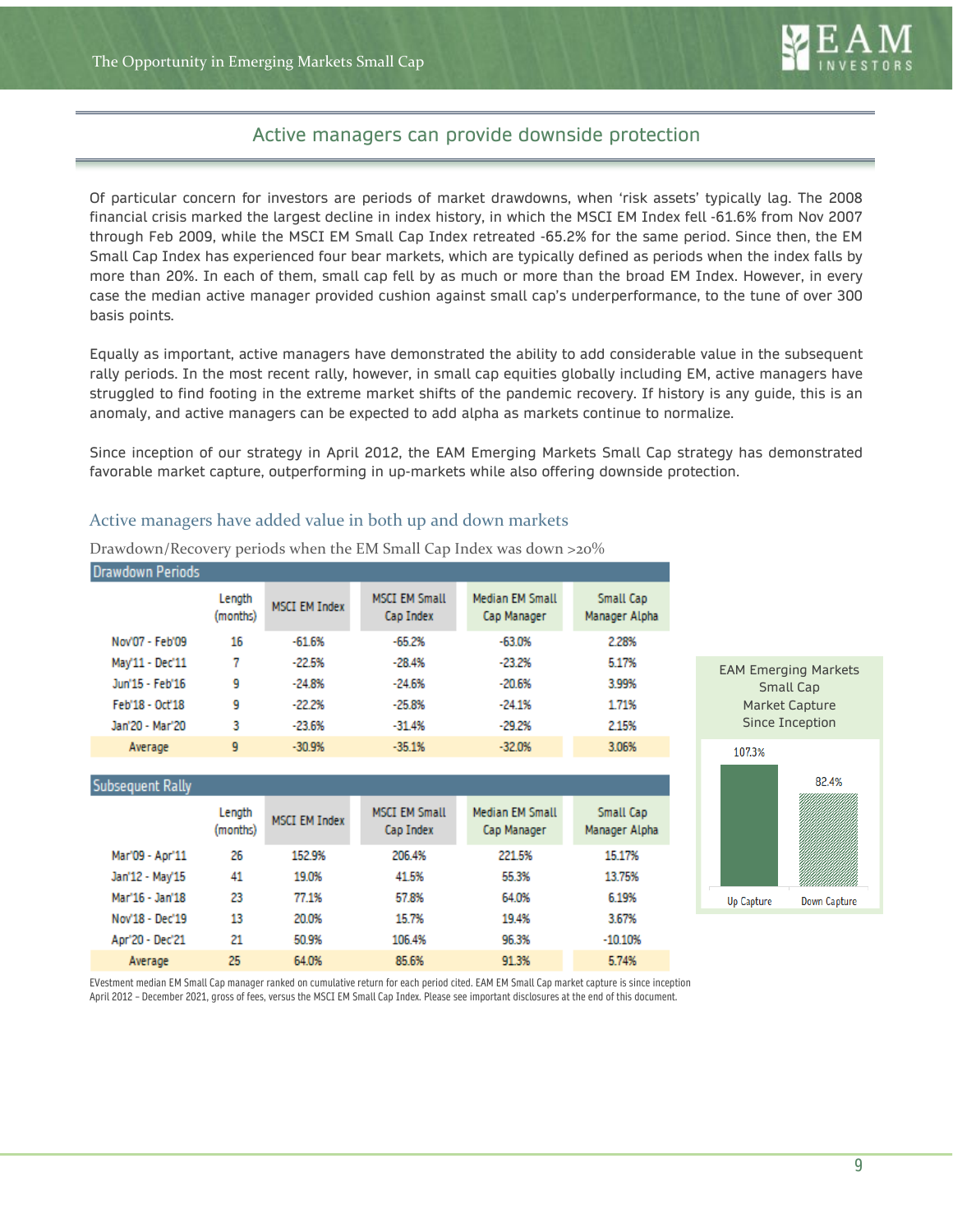

## Manager Selection: EAM's Expertise in Emerging Markets Small Cap Manager Selection: EAM's Expertise in Emerging Markets Small Cap

We have shown that emerging markets small cap provides a compelling, complementary exposure for allocators that either have a large cap bias or are looking for additional alpha opportunity. EAM has been able to navigate the large selection universe of emerging markets small cap stocks by utilizing a systematic approach to deliver more consistent and predictable return streams. Our Informed Momentum approach combines stock selection, tailored risk management, and efficient implementation to effectively deliver the momentum premium. This approach is the foundation of our firm and has been applied consistently across all EAM's strategies since inception in 2007. Historically, our success is shown by positive inception-to-date alpha through 12/31/2021 for all EAM's strategies, which span the small cap equity universe worldwide.

| Strong inception-<br>to-date alpha | Benchmark-like<br>volatility with beta<br>at or below 1.0 | Favorable upside<br>and downside<br>capture ratios | Excess return<br><b>correlations</b><br>complement<br>traditional styles | Consistent exposure<br>to stock-specific risk<br>and momentum |
|------------------------------------|-----------------------------------------------------------|----------------------------------------------------|--------------------------------------------------------------------------|---------------------------------------------------------------|
|------------------------------------|-----------------------------------------------------------|----------------------------------------------------|--------------------------------------------------------------------------|---------------------------------------------------------------|

#### Performance

|                                        | <b>OTD</b> | <b>YTD</b> | 1 Year | 3 Year | 5 Year | 7 Year | $ITD*$ |
|----------------------------------------|------------|------------|--------|--------|--------|--------|--------|
| EAM Emerging Markets Small Cap (Gross) | 2.69%      | 26.19%     | 26.19% | 24.93% | 15.01% | 9.13%  | 11.68% |
| EAM Emerging Markets Small Cap (Net)   | 2.47%      | 25.13%     | 25.13% | 23.88% | 14.04% | 8.21%  | 10.73% |
| MSCI Emerging Markets Small Cap Index  | 1.33%      | 18.75%     | 18.75% | 16.46% | 11.47% | 7.32%  | 5.93%  |
| MSCI EM Small Cap Growth Index         | 2.85%      | 20.41%     | 20.41% | 19.20% | 12.22% | 7.12%  | 6.09%  |
| MSCI EM Small Cap Value Index          | $-0.20%$   | 17.00%     | 17.00% | 13.56% | 10.56% | 7.38%  | 5.68%  |

#### Risk Statistics

|                           | <b>EAM</b> Emerging<br>Markets Small Cap | <b>MSCI</b> Emerging<br>Markets Small Cap<br>Index |
|---------------------------|------------------------------------------|----------------------------------------------------|
| <b>Excess Return</b>      | 5.75%                                    |                                                    |
| Alpha                     | 6.34%                                    |                                                    |
| <b>Tracking Error</b>     | 8.70%                                    |                                                    |
| <b>Standard Deviation</b> | 16.9%                                    | 16.9%                                              |
| R-Squared                 | 0.75                                     | 1.00                                               |
| <b>Beta</b>               | 0.87                                     | 1.00                                               |
| <b>Information Ratio</b>  | 0.66                                     |                                                    |
| <b>Sharpe Ratio</b>       | 0.65                                     | 0.31                                               |

Performance and risk for the EAM Emerging Markets Small Cap strategy is since inception, April 1, 2012 – December 31, 2021, gross of fees. Please see important disclosures at the end of this document.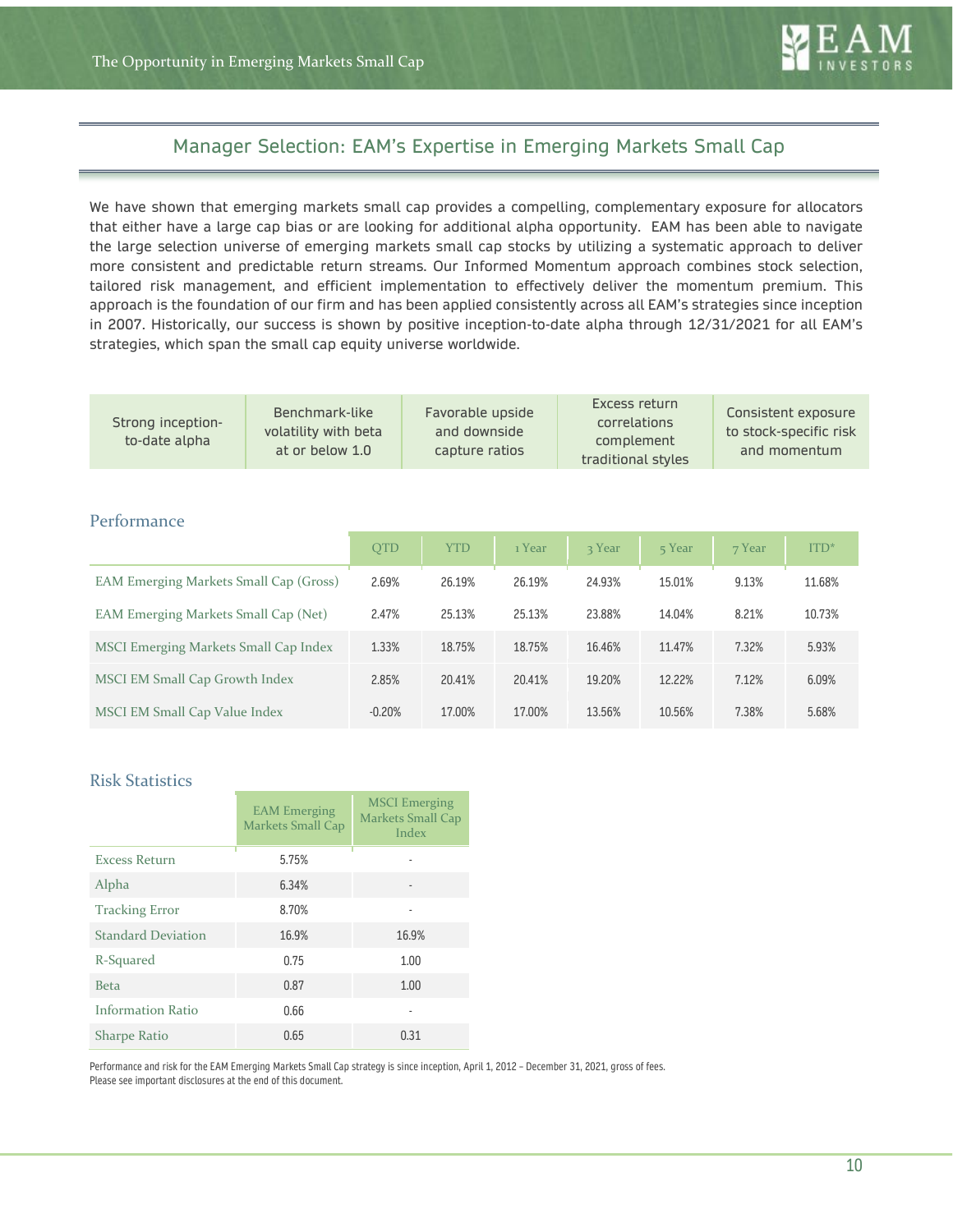## About EAM

EAM Investors is solely focused on delivering alpha for clients in global equity markets. Our approach to investing leverages our collective insight within a systematic process designed to deliver consistent and predictable outcomes. We currently manage \$3.2 Billion on behalf of our clients.

# About the Authors

## Josh Moss

Josh is a Managing Director and Portfolio Manager of EAM Investors, a firm he co-founded in 2007. Josh is a Portfolio Manager for EAM's Non-US strategies, as well as an analyst across all EAM's strategies. Prior to founding EAM, he was a Vice President and Equity Analyst at Nicholas-Applegate Capital Management where he served on the firm's US Micro/Emerging Growth Team with primary research responsibilities for the Micro Cap and Ultra Micro Cap investment strategies. Prior to joining the US Micro/Emerging team, Josh was assigned to the firm's Global Select team. During his tenure with the Global Select strategy, his duties included co-portfolio management and research head of the Global Consumer Discretionary Sector. Previously, Josh was with Credit Suisse First Boston as a Vice President in equity sales and investment banking. He has 22 years of direct investment experience. He holds an MBA from the Anderson School of Management at the University of California, Los Angeles and a BA from the University of California, San Diego.

# John Scripp

John is a Managing Director and Portfolio Manager for EAM's Non-US strategies and is an analyst across all EAM's investment strategies. Prior to his portfolio manager position, John served as a research analyst with EAM. Before joining the firm at its inception in 2007, he had prior research experience at Nicholas-Applegate Capital Management working with the US Micro/Emerging Growth investment team. John has 15 years of experience in the institutional investment business. He holds a BA in Economics from the University of Wisconsin, Madison.

## Michele Rodrigues

Michele is a Director of Communications and ESG lead at EAM Investors. Prior to joining EAM Investors in 2014, Michele was with Fidelity Investments for eleven years most recently serving as a Portfolio Associate and Portfolio Analyst, where she provided multiple portfolio managers with support by monitoring and analyzing portfolio positioning, risk metrics, characteristics, and performance. Additional positions at Fidelity included Operations Analyst and Senior Control Accountant. Michele has 18 years of investment experience. She holds an MBA from Northeastern University and a BS in Finance from Bentley University.